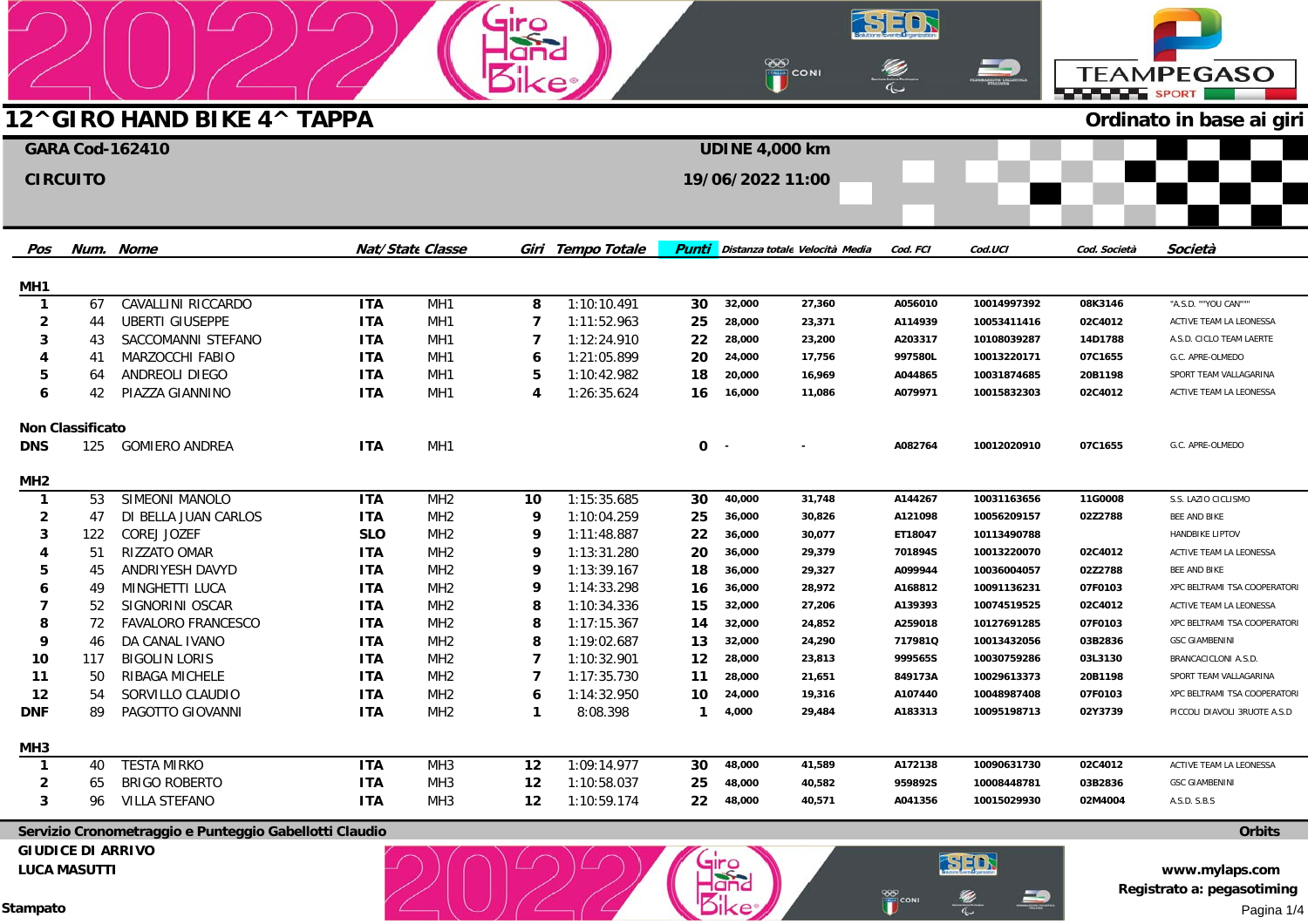## **12^GIRO HAND BIKE 4^ TAPPA GARA Cod-162410**

| Ordinato in base ai giri<br><b>UDINE 4,000 km</b><br>19/06/2022 11:00 | <b>OOD</b><br>THE CONI | <b>TEMANEROM CICLISTICA</b><br>FEMAL <b>ION</b> | <b>TEAMPEGASO</b><br>SPORT |  |
|-----------------------------------------------------------------------|------------------------|-------------------------------------------------|----------------------------|--|
|                                                                       |                        |                                                 |                            |  |
|                                                                       |                        |                                                 |                            |  |
|                                                                       |                        |                                                 |                            |  |
|                                                                       |                        |                                                 |                            |  |
|                                                                       |                        |                                                 |                            |  |

SED

 $\overline{\mathbb{C}}$ 

∍

 $\frac{880}{100}$ CONI

| Pos          | Num.                    | <b>Nome</b>             |            | Nat/State Classe | Giri | Tempo Totale | Punti          |        | Distanza totale Velocità Media | Cod. FCI | Cod.UCI     | Cod. Società | Società                      |
|--------------|-------------------------|-------------------------|------------|------------------|------|--------------|----------------|--------|--------------------------------|----------|-------------|--------------|------------------------------|
| 4            | 26                      | DI LORETO LORETO        | <b>ITA</b> | MH <sub>3</sub>  | 12   | 1:12:57.060  | 20             | 48,000 | 39,479                         | A038563  | 10014998507 | 11X3148      | <b>GS PARALIMPICO DIFESA</b> |
| 5            | 123                     | <b>FELTRIN MATTIA</b>   | <b>ITA</b> | MH <sub>3</sub>  | 12   | 1:12:57.185  | 18             | 48,000 | 39,477                         | A210572  | 10009560342 | 03B2836      | <b>GSC GIAMBENINI</b>        |
| 6            | 76                      | <b>GABRIELLI MARCO</b>  | <b>ITA</b> | MH <sub>3</sub>  | 11   | 1:09:22.369  | 16             | 44,000 | 38,055                         | A217145  | 10113543433 | 20B1198      | SPORT TEAM VALLAGARINA       |
| 7            | 126                     | <b>HELMUT JOST</b>      | <b>AUS</b> | MH <sub>3</sub>  | 11   | 1:09:41.655  | 15             | 44,000 | 37,880                         | ET18046  | 10055873394 |              | AUSTRIAN CYCLING FEDERATION  |
| 8            | 39                      | <b>SETTE PANTALEO</b>   | <b>ITA</b> | MH <sub>3</sub>  | 11   | 1:09:41.960  | 14             | 44,000 | 37,877                         | A260656  | 10008456461 | 02L1039      | 77 GUIDIZZOLO                |
| 9            | 131                     | PICCO CRISTIANO         | <b>ITA</b> | MH <sub>3</sub>  | 11   | 1:10:11.369  | 13             | 44,000 | 37,612                         | 962454V  | 10014469956 | 05P0747      | <b>BASKET E NON SOLO</b>     |
| 10           | 22                      | <b>BOZZI ELDO</b>       | <b>ITA</b> | MH <sub>3</sub>  | 11   | 1:10:11.728  | 12             | 44,000 | 37,609                         | A040874  | 10031784052 | 03B2836      | <b>GSC GIAMBENINI</b>        |
| 11           | 38                      | <b>SCARPARI MAURO</b>   | <b>ITA</b> | MH <sub>3</sub>  | 11   | 1:11:36.000  | 11             | 44,000 | 36,872                         | A026131  | 10031385948 | 02T4653      | VIGHENZI HANDBIKE            |
| 12           | 29                      | GIANNOCCARO NICOLA      | <b>ITA</b> | MH <sub>3</sub>  | 11   | 1:11:36.189  | 10             | 44,000 | 36,870                         | A129100  | 10064015940 | 14Q1831      | A.S.D. FLOWERS TOWN          |
| 13           | 128                     | <b>MASZAY PETER</b>     | <b>SLO</b> | MH <sub>3</sub>  | 11   | 1:11:52.559  | 9              | 44,000 | 36,730                         | ET18048  | 10104210417 |              | SLOVENSKY ZVAZ TELESNE       |
| 14           | 127                     | <b>IOB GIUSEPPE</b>     | <b>ITA</b> | MH <sub>3</sub>  | 11   | 1:14:57.192  | 8              | 44,000 | 35,222                         | A209306  | 10109239158 | 05P0747      | <b>BASKET E NON SOLO</b>     |
| 15           | 35                      | POGLIANI ANDREA         | <b>ITA</b> | MH <sub>3</sub>  | 11   | 1:16:51.353  |                | 44,000 | 34,350                         | A196708  | 10103701872 | 02Z2788      | BEE AND BIKE                 |
| 16           | 119                     | CATTAI MAURO            | <b>ITA</b> | MH <sub>3</sub>  | 11   | 1:16:51.728  | 6              | 44,000 | 34,347                         | 962452T  | 10008453027 | 03B2836      | <b>GSC GIAMBENINI</b>        |
| 17           | 120                     | CIOCCARI RYAN           | <b>ITA</b> | MH <sub>3</sub>  | 10   | 1:10:12.024  | 5              | 40,000 | 34,188                         | A221054  | 10113187361 | 05F0723      | TRIVIUM - FROGGY TEAM        |
| 18           | 133                     | PRELEC LORENZO          | <b>ITA</b> | MH <sub>3</sub>  | 10   | 1:12:52.656  |                | 40,000 | 32,932                         | A014325  | 10013220373 | 02P4090      | <b>TEAM EQUA</b>             |
| 19           | 95                      | <b>TERAZZA PAOLO</b>    | <b>ITA</b> | MH <sub>3</sub>  | 10   | 1:14:34.214  |                | 40,000 | 32,184                         | A251948  | 10125317718 | 02W3729      | POLHA - VARESE               |
| 20           | 34                      | PASINETTI BERNARDO      | <b>ITA</b> | MH <sub>3</sub>  | 10   | 1:14:34.520  | $\overline{2}$ | 40,000 | 32,182                         | A183962  | 10095957131 | 02C4012      | ACTIVE TEAM LA LEONESSA      |
| 21           | 27                      | <b>FALAPPI FABRIZIO</b> | <b>ITA</b> | MH <sub>3</sub>  | 9    | 1:09:39.210  |                | 36,000 | 31,011                         | A246550  | 10123549183 | 02C4012      | ACTIVE TEAM LA LEONESSA      |
| 22           | 91                      | PERCOCO LEONARDO        | <b>ITA</b> | MH <sub>3</sub>  | 9    | 1:10:01.943  |                | 36,000 | 30,843                         | A131754  | 10065365654 | 20B1198      | SPORT TEAM VALLAGARINA       |
| 23           | 24                      | <b>DAGNONI MARCO</b>    | <b>ITA</b> | MH <sub>3</sub>  | 8    | 1:17:50.455  |                | 32,000 | 24,666                         | A228138  | 10115182733 | 02C4012      | ACTIVE TEAM LA LEONESSA      |
| 24           | 130                     | PICCINI GIULIO CESARE   | <b>ITA</b> | MH <sub>3</sub>  | 7    | 1:13:52.946  | 1              | 28,000 | 22,739                         | 962356A  | 10030394730 | 05P0747      | <b>BASKET E NON SOLO</b>     |
|              | <b>Non Classificato</b> |                         |            |                  |      |              |                |        |                                |          |             |              |                              |
| <b>DNS</b>   | 79                      | JAZIC HARIS             | <b>BIH</b> | MH <sub>3</sub>  |      |              | 0              | $\sim$ |                                | A129056  | 10064595516 | 08B3270      | ASD A.FA.P.H                 |
| <b>DNS</b>   | 124                     | <b>FRANCIONE PAOLO</b>  | <b>ITA</b> | MH <sub>3</sub>  |      |              | $\Omega$       | $\sim$ |                                | 857086P  | 10014360226 | 06W1291      | INTEGRABILI HANDBIKE TEAM    |
| <b>DNS</b>   | 134                     | <b>TERRITO IVAN</b>     | <b>ITA</b> | MH <sub>3</sub>  |      |              | 0              | $\sim$ |                                | A205004  | 10108064650 | 05F0723      | TRIVIUM - FROGGY TEAM        |
| MH4          |                         |                         |            |                  |      |              |                |        |                                |          |             |              |                              |
| $\mathbf{1}$ | 81                      | LASCARO VITO            | <b>ITA</b> | MH4              | 12   | 1:10:58.579  | 30             | 48,000 | 40,577                         | A048541  | 10015030132 | 02W3729      | POLHA - VARESE               |
| 2            |                         | <b>KRUEZI FATMIR</b>    | <b>KOS</b> | MH4              | 12   | 1:10:59.200  | 25             | 48,000 | 40,571                         | 964701F  | 10030412413 | 11F2811      | VITERSPORT                   |
| 3            | 11                      | <b>TONOLI FRANCO</b>    | <b>ITA</b> | MH4              | 12   | 1:12:54.336  | 22             | 48,000 | 39,503                         | A078747  | 10033216420 | 02C4012      | ACTIVE TEAM LA LEONESSA      |

airo  $\frac{1}{2}$ 

**Servizio Cronometraggio e Punteggio Gabellotti Claudio GIUDICE DI ARRIVO** 

**LUCA MASUTTI** 

**CIRCUITO** 

**Stampato** 

**www.mylaps.com Registrato a: pegasotiming**  Pagina 2/4

**Orbits**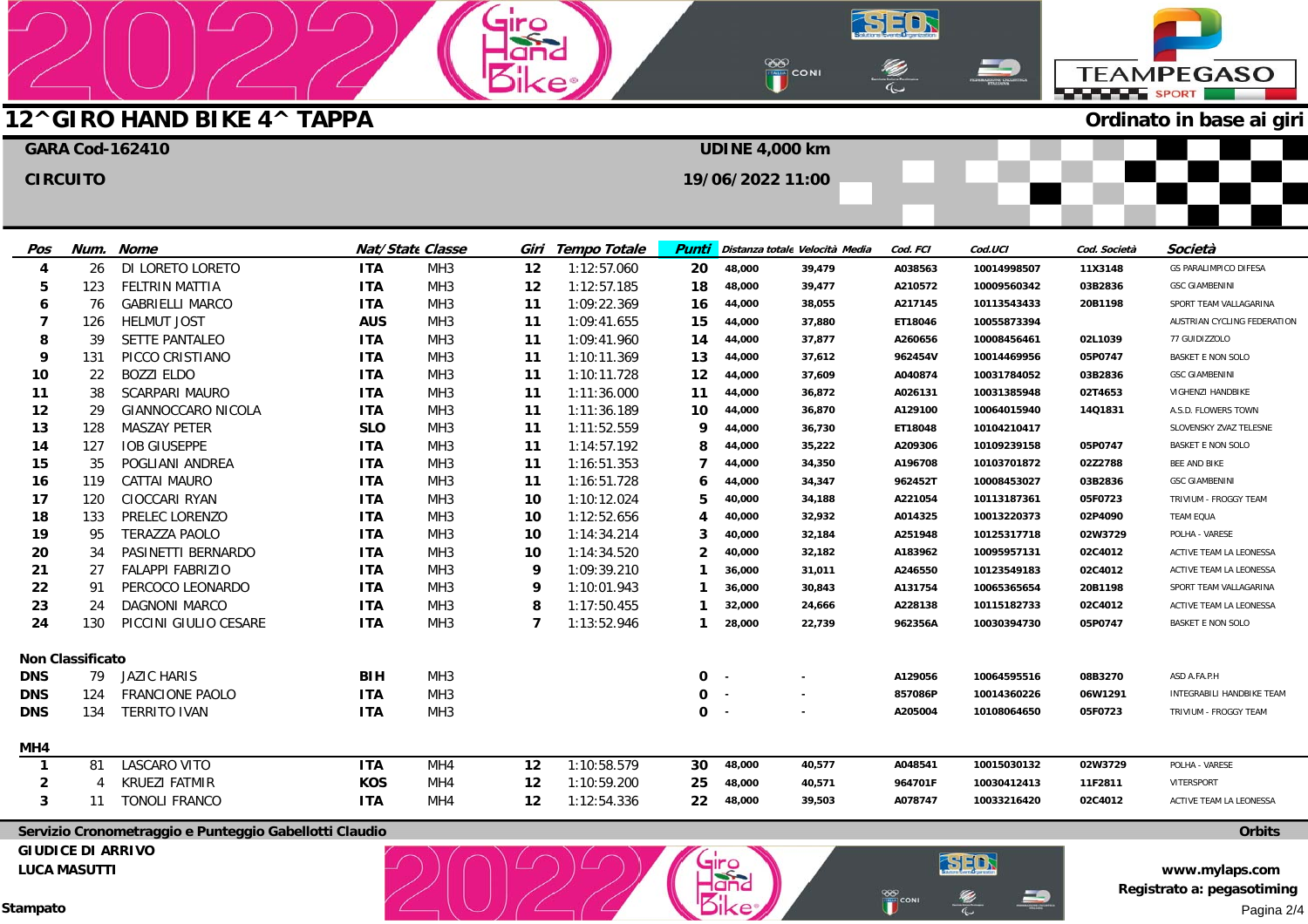|                 |                         |                            |            |                         | <b>Iro</b> |                   |              |                       | <b>OOO</b><br>Example CONI                  |          |             | <b>BARBARA SPORT</b> | <b>TEAMPEGASO</b>            |
|-----------------|-------------------------|----------------------------|------------|-------------------------|------------|-------------------|--------------|-----------------------|---------------------------------------------|----------|-------------|----------------------|------------------------------|
|                 |                         | 12^GIRO HAND BIKE 4^ TAPPA |            |                         |            |                   |              |                       |                                             |          |             |                      | Ordinato in base ai giri     |
|                 |                         | <b>GARA Cod-162410</b>     |            |                         |            |                   |              | <b>UDINE 4,000 km</b> |                                             |          |             |                      |                              |
|                 | <b>CIRCUITO</b>         |                            |            |                         |            |                   |              | 19/06/2022 11:00      |                                             |          |             |                      |                              |
|                 |                         |                            |            |                         |            |                   |              |                       |                                             |          |             |                      |                              |
|                 |                         |                            |            |                         |            |                   |              |                       |                                             |          |             |                      |                              |
| Pos             |                         | Num. Nome                  |            | <b>Nat/State Classe</b> |            | Giri Tempo Totale |              |                       | <b>Punti</b> Distanza totale Velocità Media | Cod. FCI | Cod.UCI     | Cod. Società         | Società                      |
| 4               | $12 \overline{ }$       | <b>ZANA CLAUDIO</b>        | <b>ITA</b> | MH4                     | 11         | 1:12:33.609       | 20           | 44,000                | 36,384                                      | A100302  | 10034612513 | 02C4012              | ACTIVE TEAM LA LEONESSA      |
| 5               | 7                       | PETTINATO GIORGIO          | <b>ITA</b> | MH4                     | 11         | 1:12:33.689       | 18           | 44,000                | 36,383                                      | 982903M  | 10014397410 | 03B2836              | <b>GSC GIAMBENINI</b>        |
| 6               | 90                      | PAROLO FRANCESCO           | <b>ITA</b> | MH4                     | 11         | 1:14:22.488       | 16           | 44,000                | 35,496                                      | A196997  | 10103702983 | 02Y3739              | PICCOLI DIAVOLI 3RUOTE A.S.D |
| 7               | 10                      | <b>SMITS BERND</b>         | <b>ITA</b> | MH <sub>4</sub>         | 11         | 1:14:22.554       | 15           | 44,000                | 35,495                                      | A059993  | 10012451851 | 02M4004              | A.S.D. S.B.S                 |
| ឧ               | 2                       | CATALANO ANTONIO           | <b>ITA</b> | MH4                     | 10         | 1:13:34.362       | 14           | 40,000                | 32,621                                      | 996496B  | 10015030233 | 02L1039              | 77 GUIDIZZOLO                |
| 9               | 6                       | NICOLI MAURO               | <b>ITA</b> | MH4                     | 10         | 1:15:48.482       | 13           | 40,000                | 31,659                                      | A206872  | 10107988868 | 07F0103              | XPC BELTRAMI TSA COOPERATORI |
| 10              | 3                       | <b>GUERINI MATTIA</b>      | <b>ITA</b> | MH4                     | 9          | 1:10:20.495       | 12           | 36,000                | 30,707                                      | A136903  | 10074267022 | 02C4012              | ACTIVE TEAM LA LEONESSA      |
| 11              | 5                       | MENEGATTI UGO              | <b>ITA</b> | MH4                     | 8          | 1:12:45.036       | 11           | 32,000                | 26,392                                      | 969627H  | 10030448078 | 20B1198              | SPORT TEAM VALLAGARINA       |
| 12              | 121                     | COLLOVATI VITTORIO         | <b>ITA</b> | MH4                     | 8          | 1:16:03.543       | 10           | 32,000                | 25,244                                      | 715098U  | 10014998911 | 07C1655              | G.C. APRE-OLMEDO             |
| 13              | 73                      | FILOCAMO STELLARIO         | <b>ITA</b> | MH <sub>4</sub>         | 6          | 1:11:55.624       | Q            | 24,000                | 20,020                                      | 965898W  | 10030423830 | 03B2836              | <b>GSC GIAMBENINI</b>        |
| <b>DNF</b>      | 116                     | BATTISTELLA MICHELE        | <b>ITA</b> | MH4                     | 3          | 19:17.741         | $\mathbf{1}$ | 12,000                | 37,314                                      | 807984P  | 10014398319 | 03B2836              | <b>GSC GIAMBENINI</b>        |
|                 | <b>Non Classificato</b> |                            |            |                         |            |                   |              |                       |                                             |          |             |                      |                              |
| <b>DNS</b>      | 94                      | SCUTTERI ALESSIO           | <b>ITA</b> | MH4                     |            |                   | 0            | $\sim$                |                                             | A142050  | 10076862073 | 02C4012              | ACTIVE TEAM LA LEONESSA      |
| MH <sub>5</sub> |                         |                            |            |                         |            |                   |              |                       |                                             |          |             |                      |                              |
| $\mathbf{1}$    | 14                      | DE CORTES MIRKO            | <b>ITA</b> | MH <sub>5</sub>         | 11         | 1:10:14.868       | 30           | 44,000                | 37,581                                      | 981162L  | 10013021424 | 02C4012              | ACTIVE TEAM LA LEONESSA      |
| $\mathbf{2}$    | 16                      | PAIER GUIDO                | <b>ITA</b> | MH <sub>5</sub>         | 11         | 1:11:37.333       | 25           | 44,000                | 36,860                                      | A131969  | 10065713238 | 20B1198              | SPORT TEAM VALLAGARINA       |
| 3               | 13                      | <b>BOVE FABRIZIO</b>       | <b>ITA</b> | MH <sub>5</sub>         | 11         | 1:14:07.140       | 22           | 44,000                | 35,618                                      | A027888  | 10009911259 | 03U3342              | RESTART SPORT ACADEMY        |
| 4               | 15                      | <b>FARINATI SIMONE</b>     | <b>ITA</b> | MH <sub>5</sub>         | 10         | 1:10:12.126       | 20           | 40,000                | 34,187                                      | A074382  | 10033002616 | 03B2836              | <b>GSC GIAMBENINI</b>        |
| 5               | 129                     | PELLIZZER GABRIELLE        | <b>ITA</b> | MH <sub>5</sub>         | 10         | 1:15:48.470       | 18           | 40,000                | 31,659                                      | A010096  | 10030963693 | 03B2836              | <b>GSC GIAMBENINI</b>        |
| 6               | 17                      | PIETROBONI CLAUDIO         | <b>ITA</b> | MH <sub>5</sub>         | 9          | 1:13:43.258       | 16           | 36,000                | 29,300                                      | 720907D  | 10013431955 | 02C4012              | ACTIVE TEAM LA LEONESSA      |
|                 | <b>Non Classificato</b> |                            |            |                         |            |                   |              |                       |                                             |          |             |                      |                              |
| <b>DNS</b>      | 118                     | <b>BONAFIN PIERLUIGI</b>   | <b>ITA</b> | MH <sub>5</sub>         |            |                   | 0            |                       |                                             | A214536  | 10113121481 | 05F0723              | TRIVIUM - FROGGY TEAM        |
| <b>MHO</b>      |                         |                            |            |                         |            |                   |              |                       |                                             |          |             |                      |                              |
| $\mathbf{1}$    | 21                      | VILLA ANDREA               | <b>ITA</b> | <b>MHO</b>              | 11         | 1:11:36.360       | 30           | 44,000                | 36,868                                      | A131913  | 10065712834 | 02Y3739              | PICCOLI DIAVOLI 3RUOTE A.S.D |
| $\overline{2}$  | 20                      | <b>GLISONI ALBERTO</b>     | <b>ITA</b> | <b>MHO</b>              | 11         | 1:11:52.967       | 25           | 44,000                | 36,726                                      | A044381  | 10031864884 | 02Z2788              | BEE AND BIKE                 |

SED

E)

29

 $\frac{88}{10}$ CONI



giro  $-\frac{1}{2}$ 

**Servizio Cronometraggio e Punteggio Gabellotti Claudio GIUDICE DI ARRIVO** 

**LUCA MASUTTI** 

**Stampato** 

**Orbits**